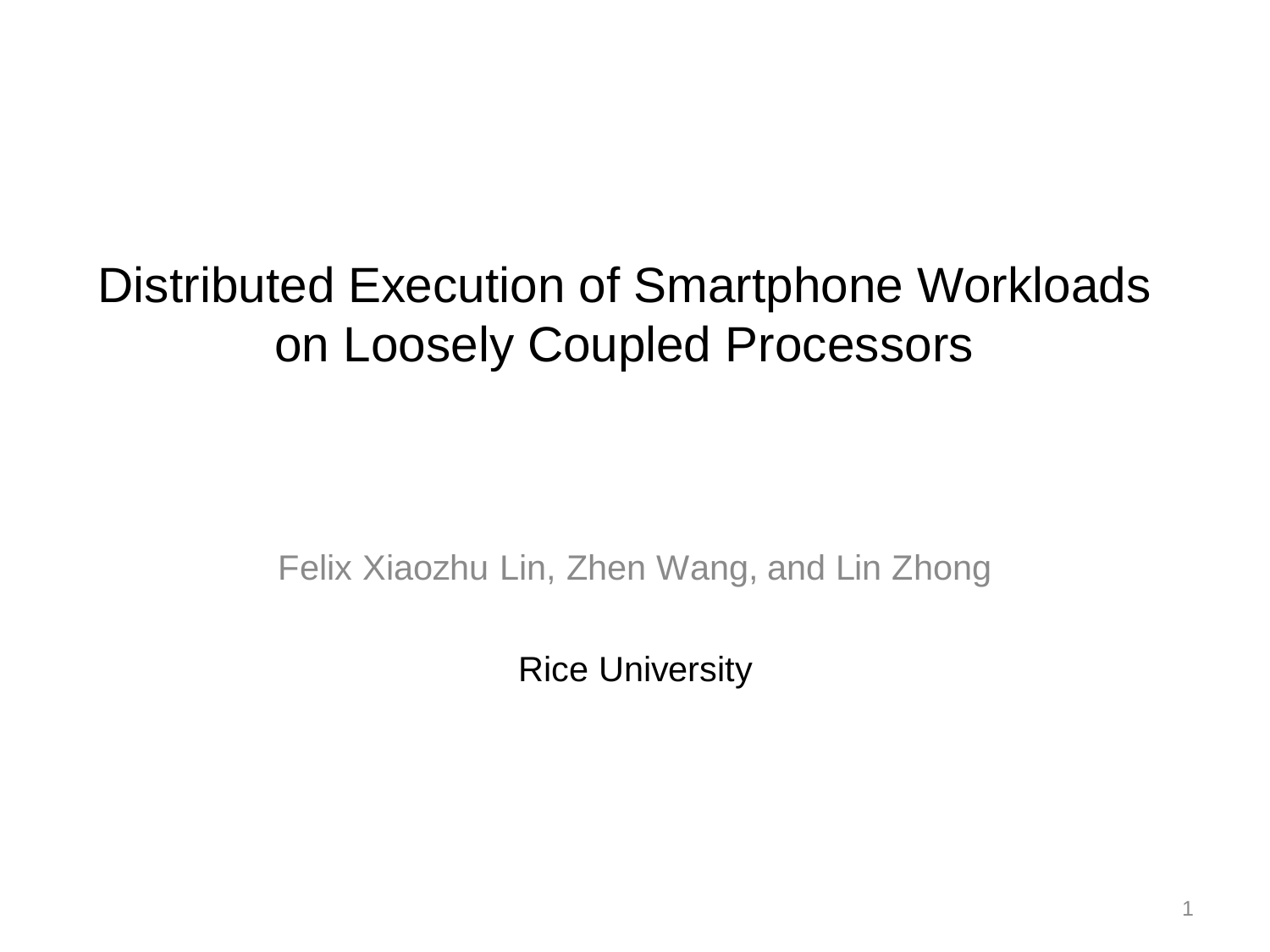# Goal: energy-proportionality

**Smartphones** High performance for intensive workloads Conserve energy as workloads mitigate

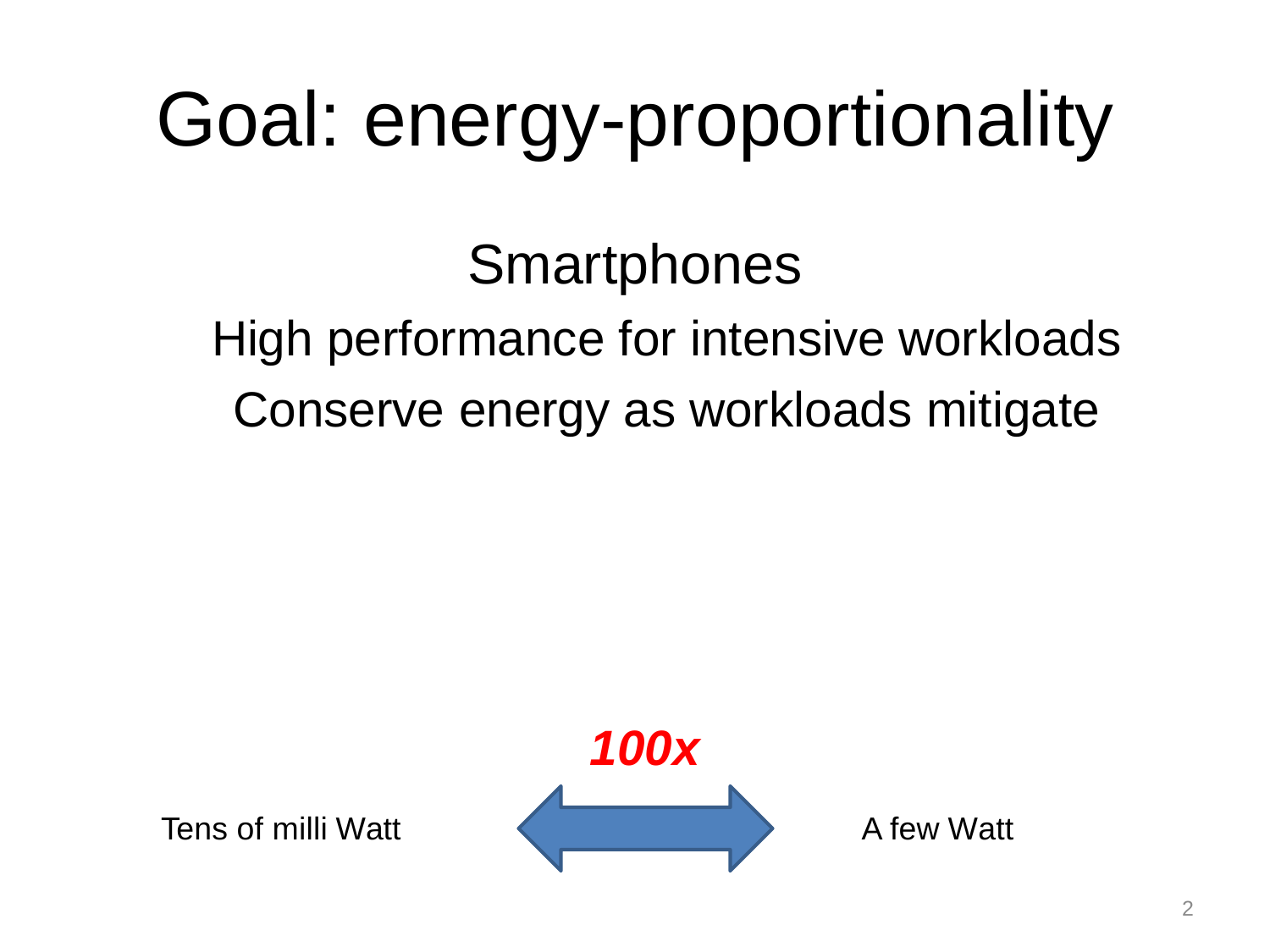#### **Architectural support for energy-proportionality**



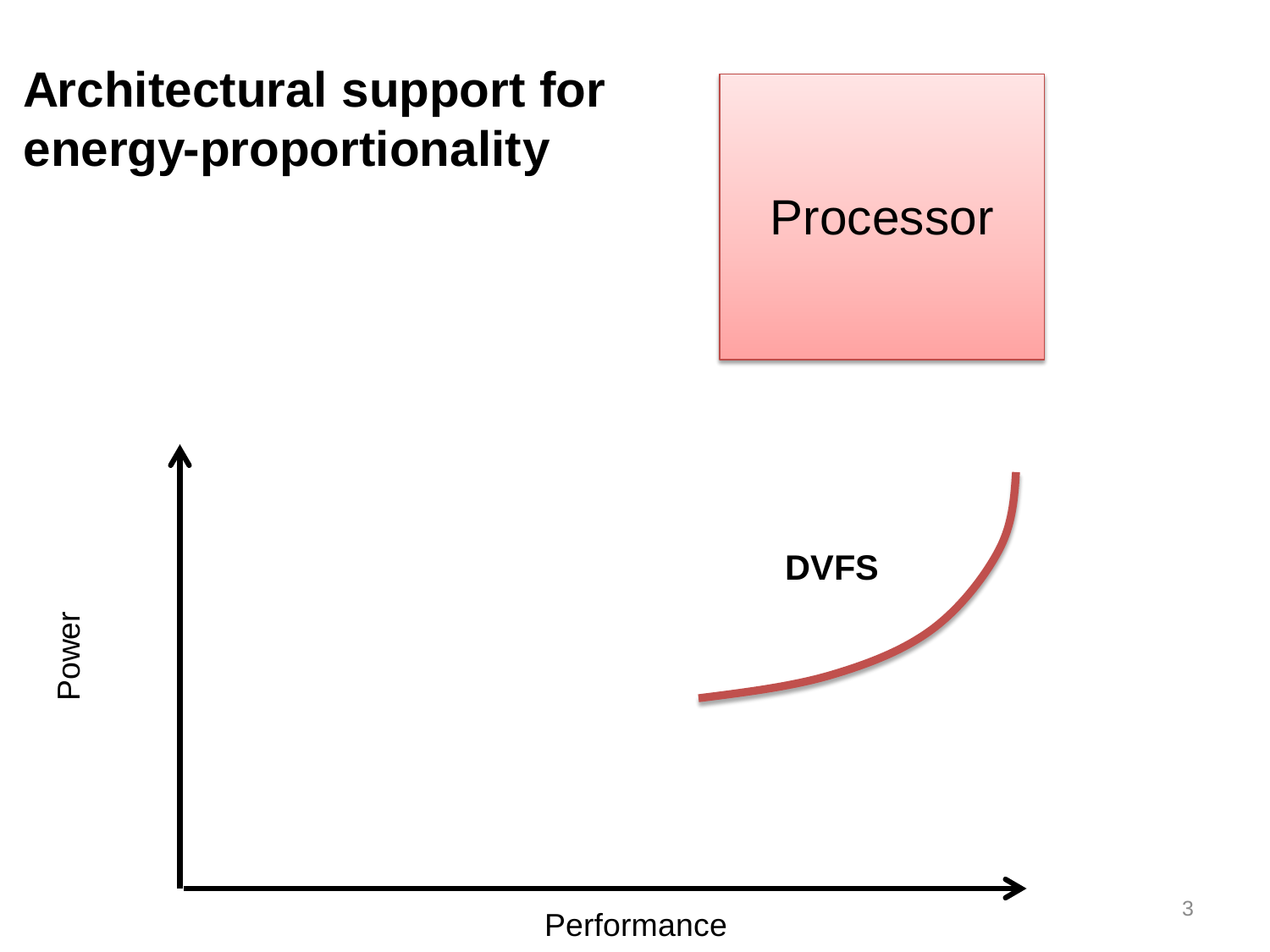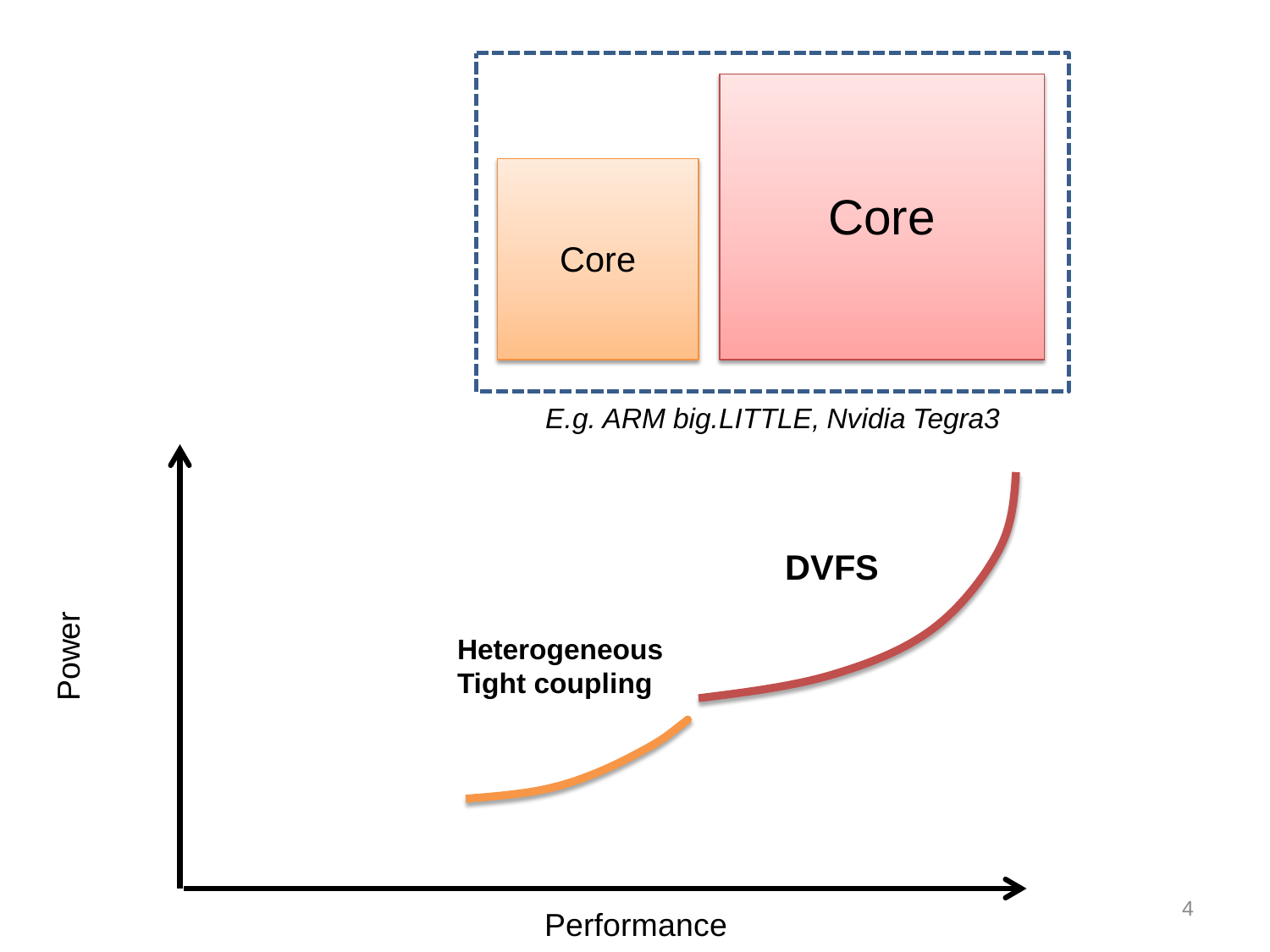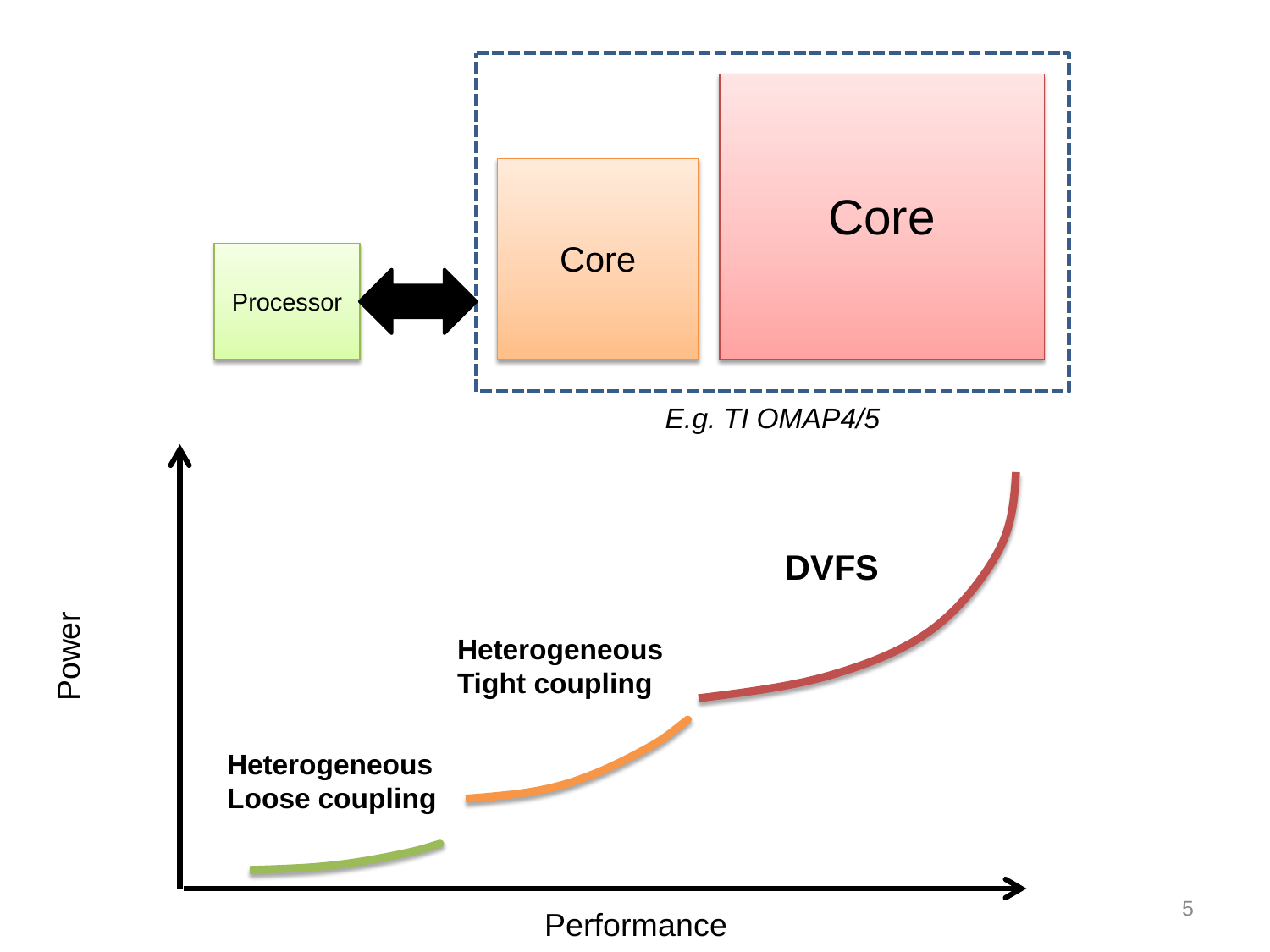# **Challenges**

• Exploit loosely-coupled processors for smartphone workloads

- Programmability
	- 800K apps, by 1 million programmers
	- Numerous legacy code: 1 million lines in Android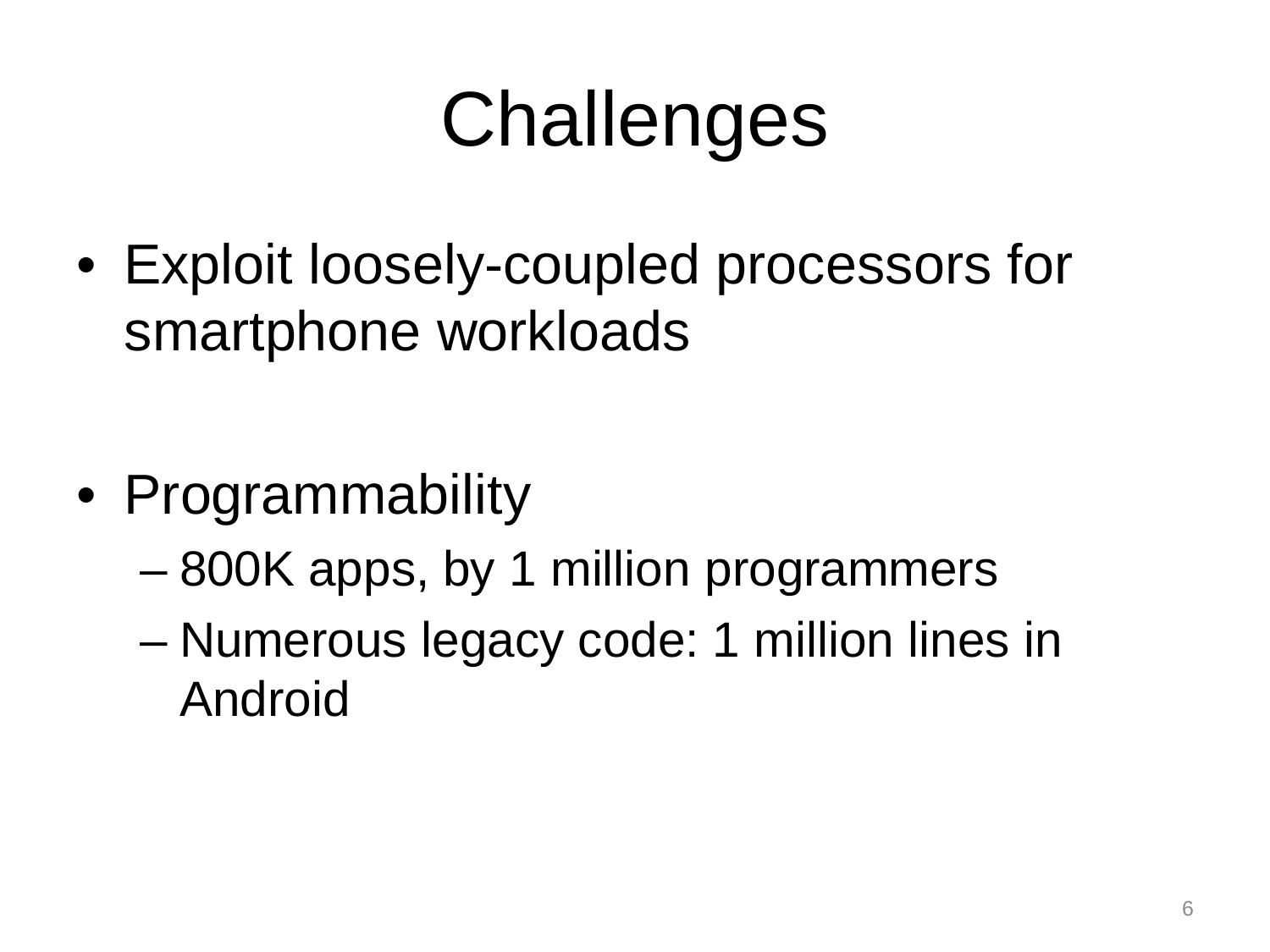#### Characterize smartphone workloads

#### Temporal / spatial variations?

#### App / OS split?



*All experiments done on Samsung Galaxy S2 + ICS* <sup>7</sup>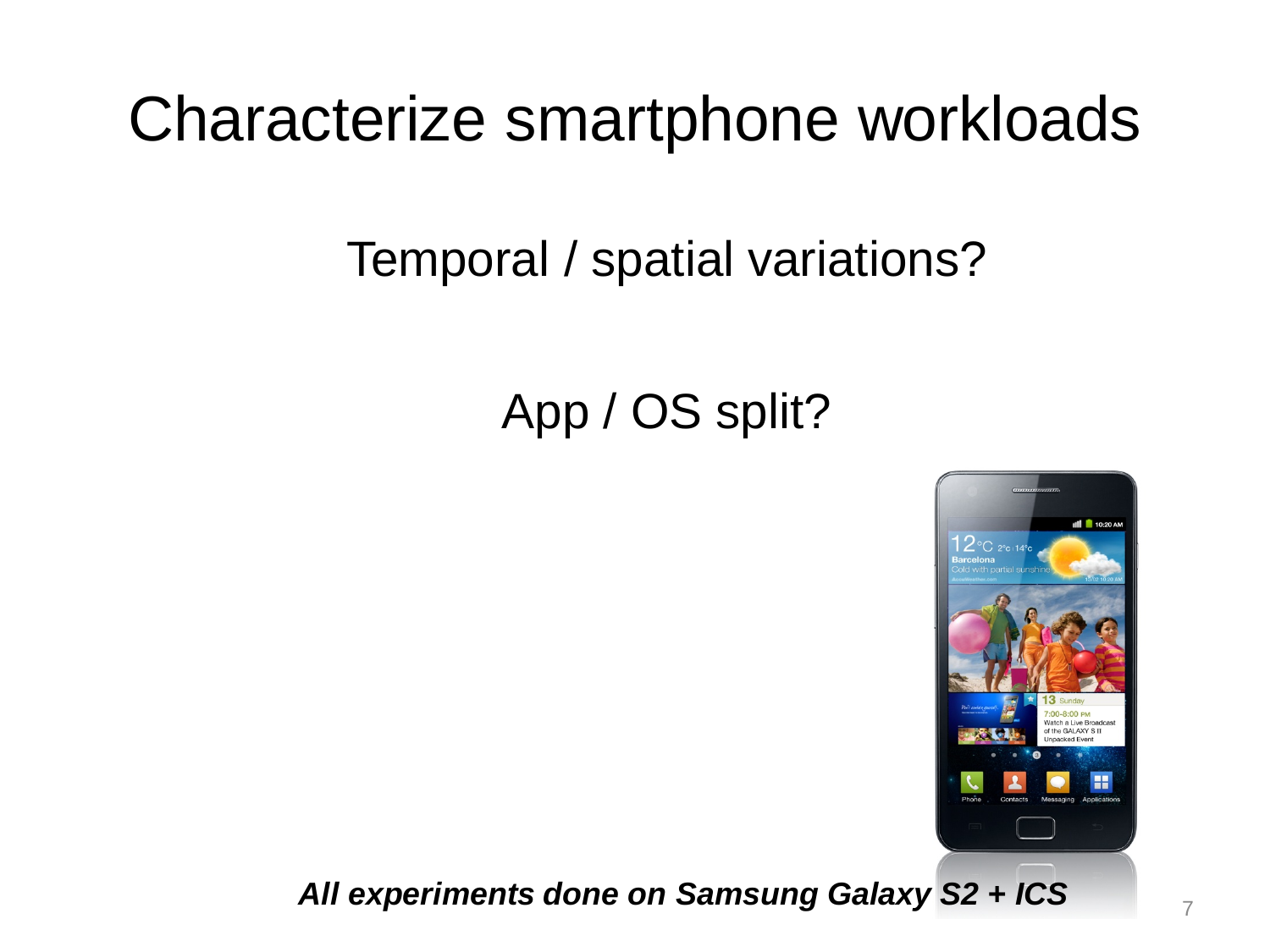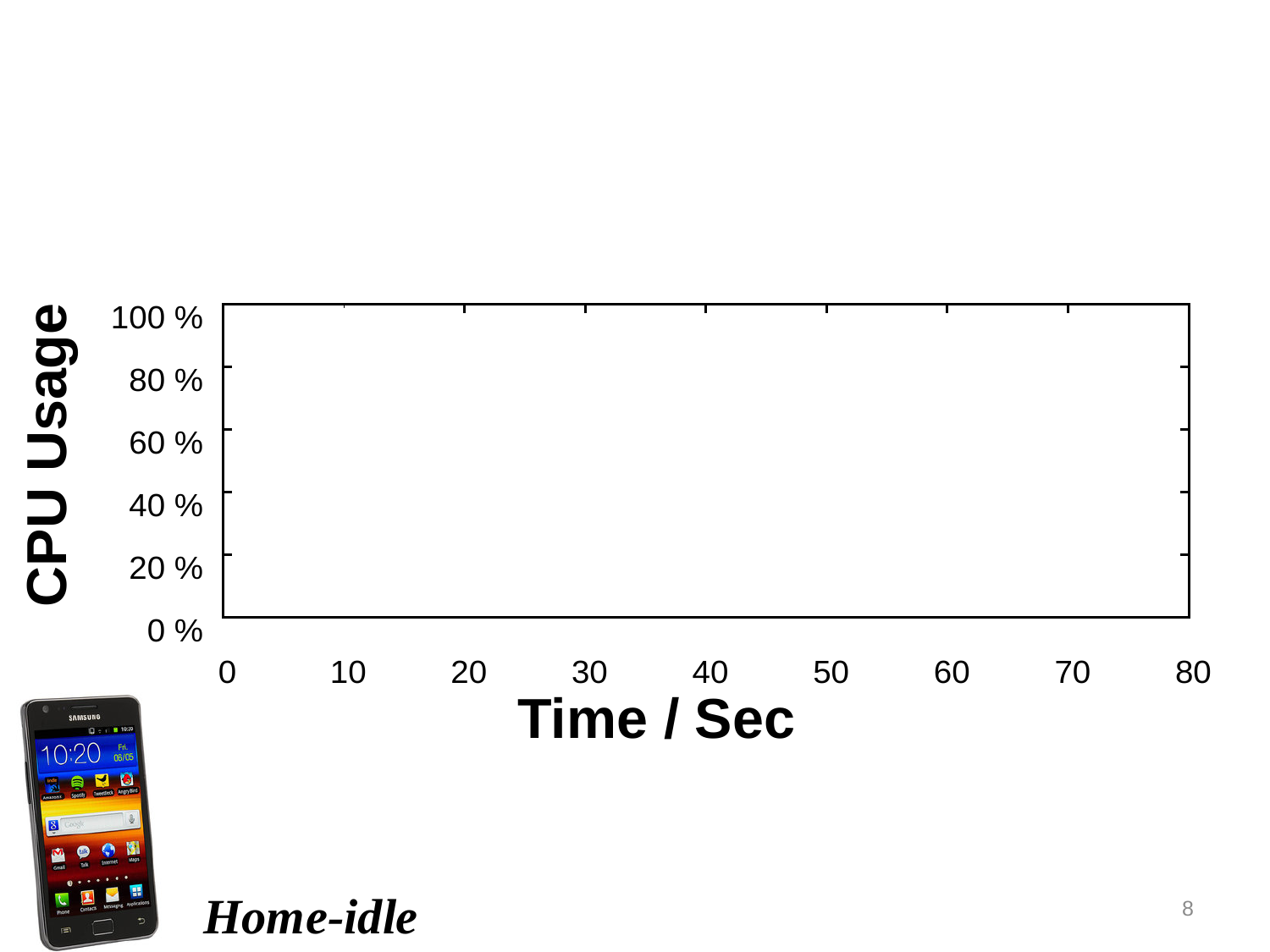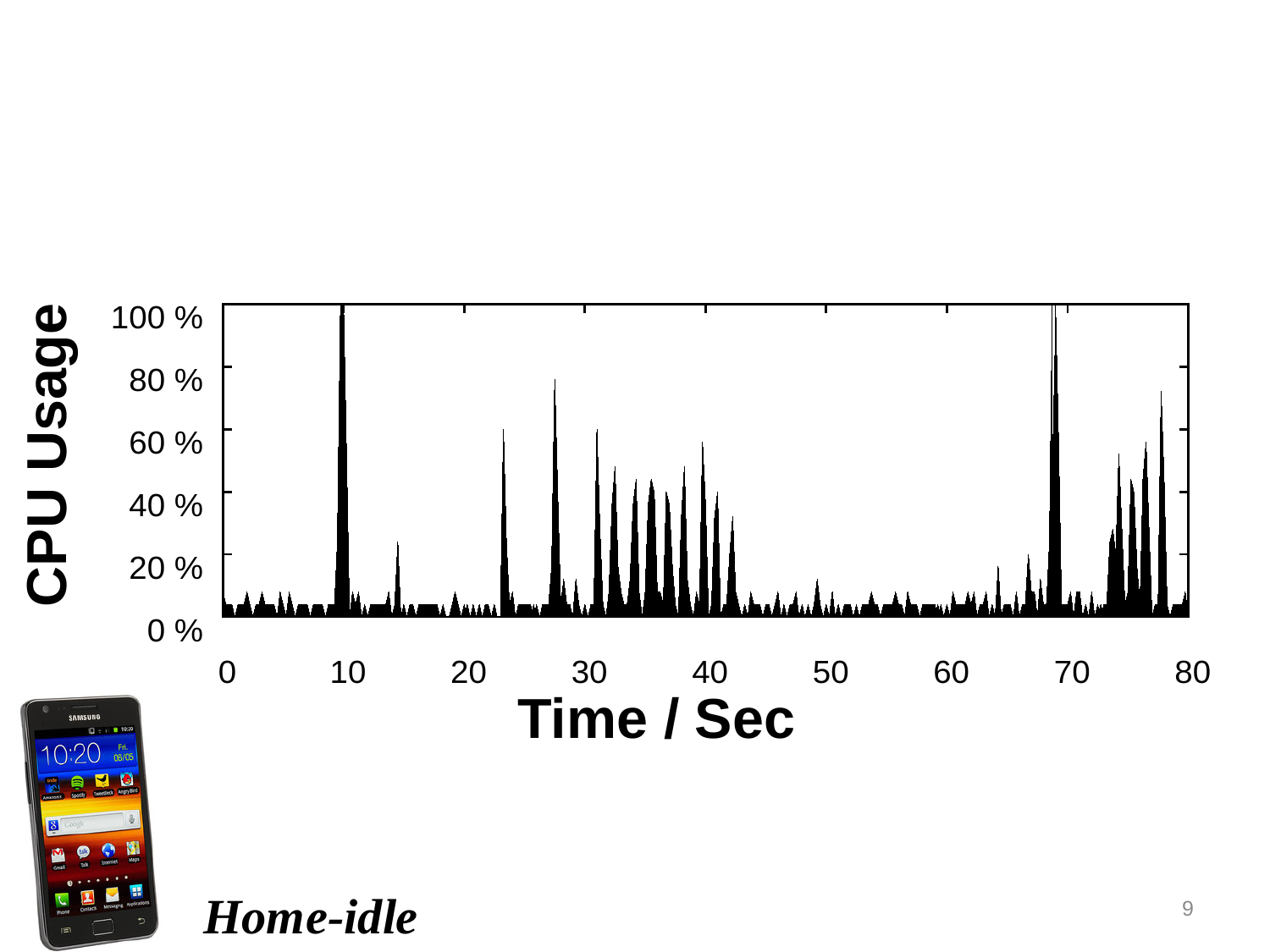#### Observation 1 **Workloads are time-varying**

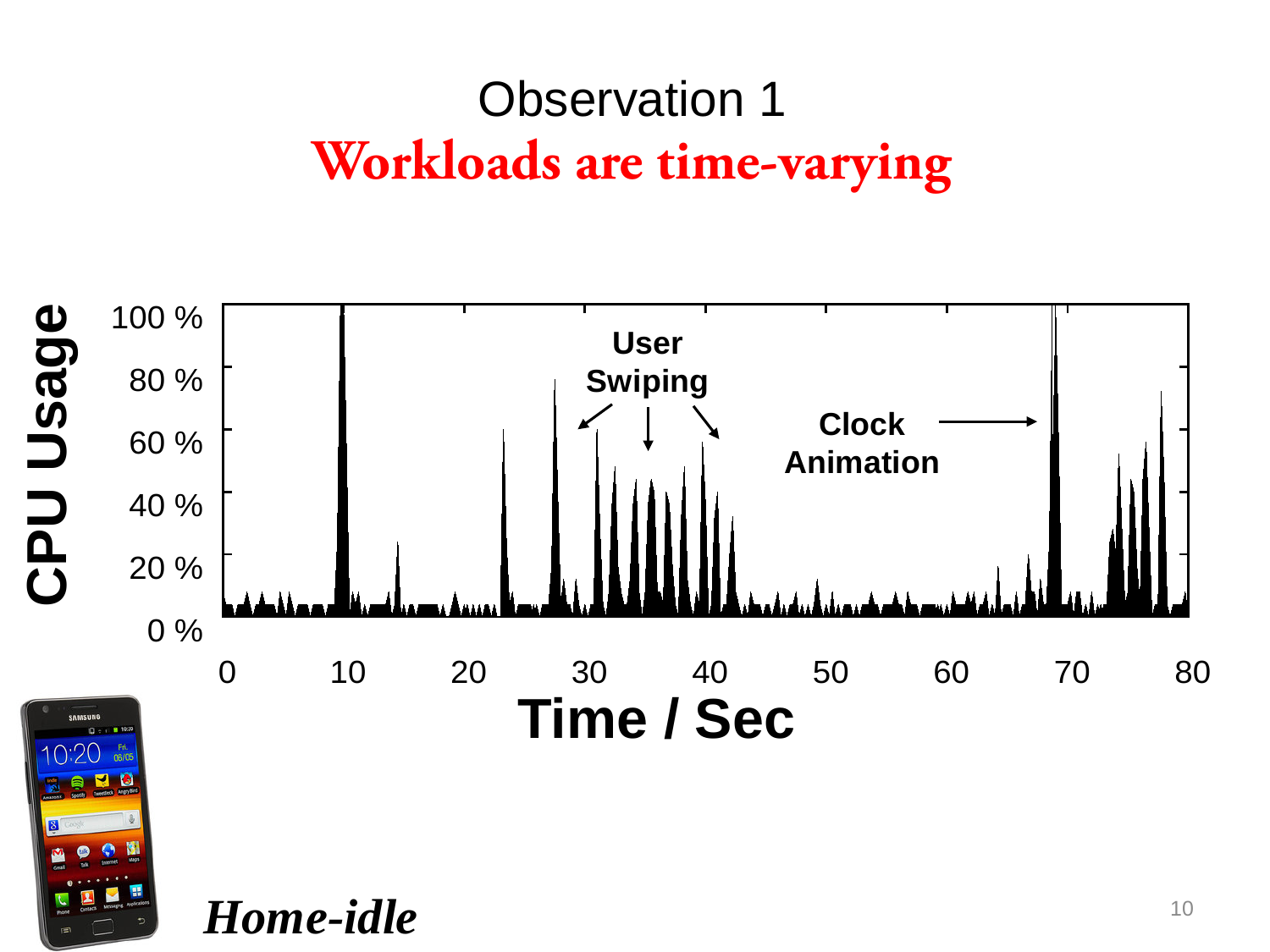#### Observation 2 **Same threads experience varying workloads**

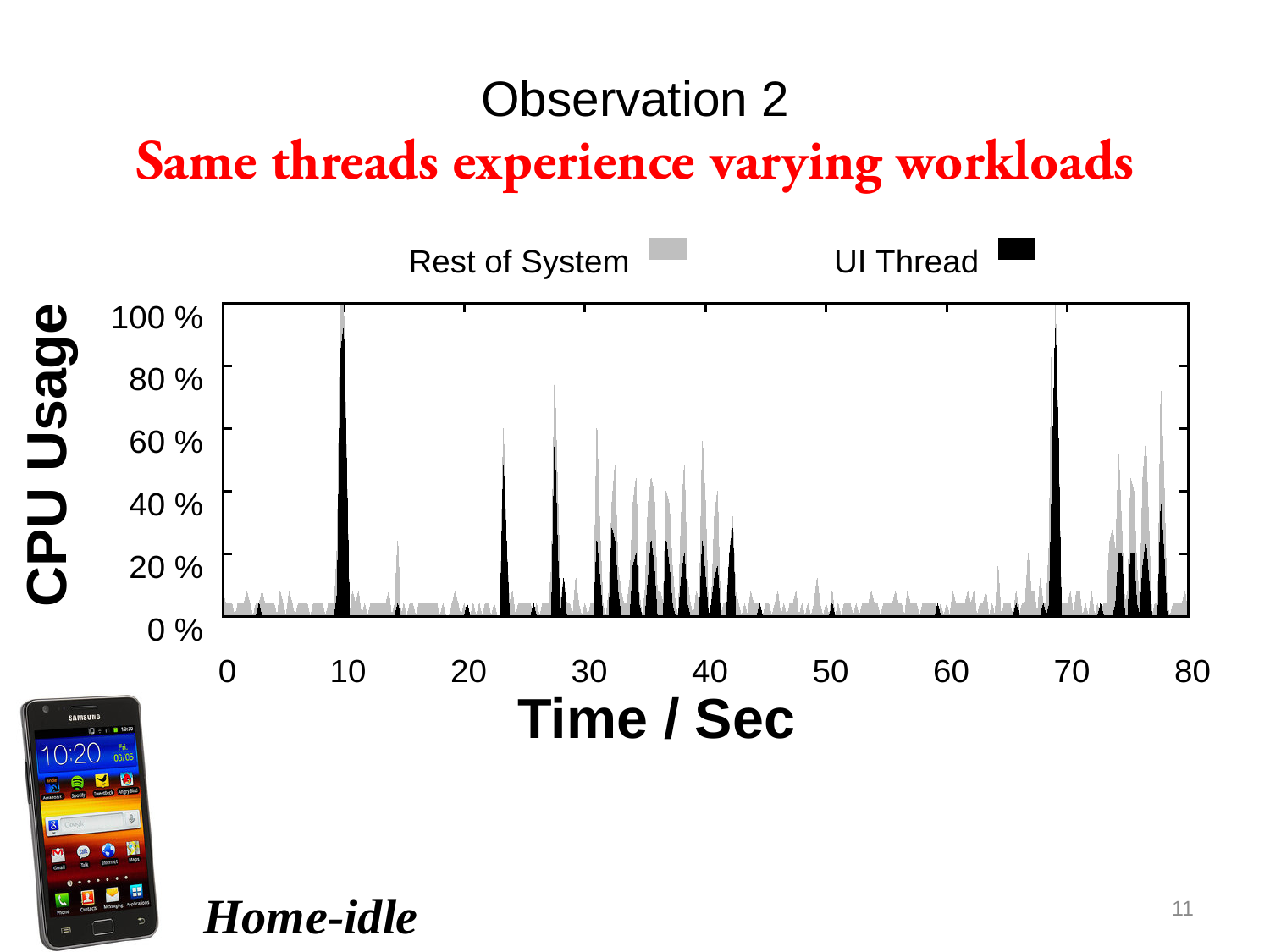#### Observation 2 **Same threads experience varying workloads**

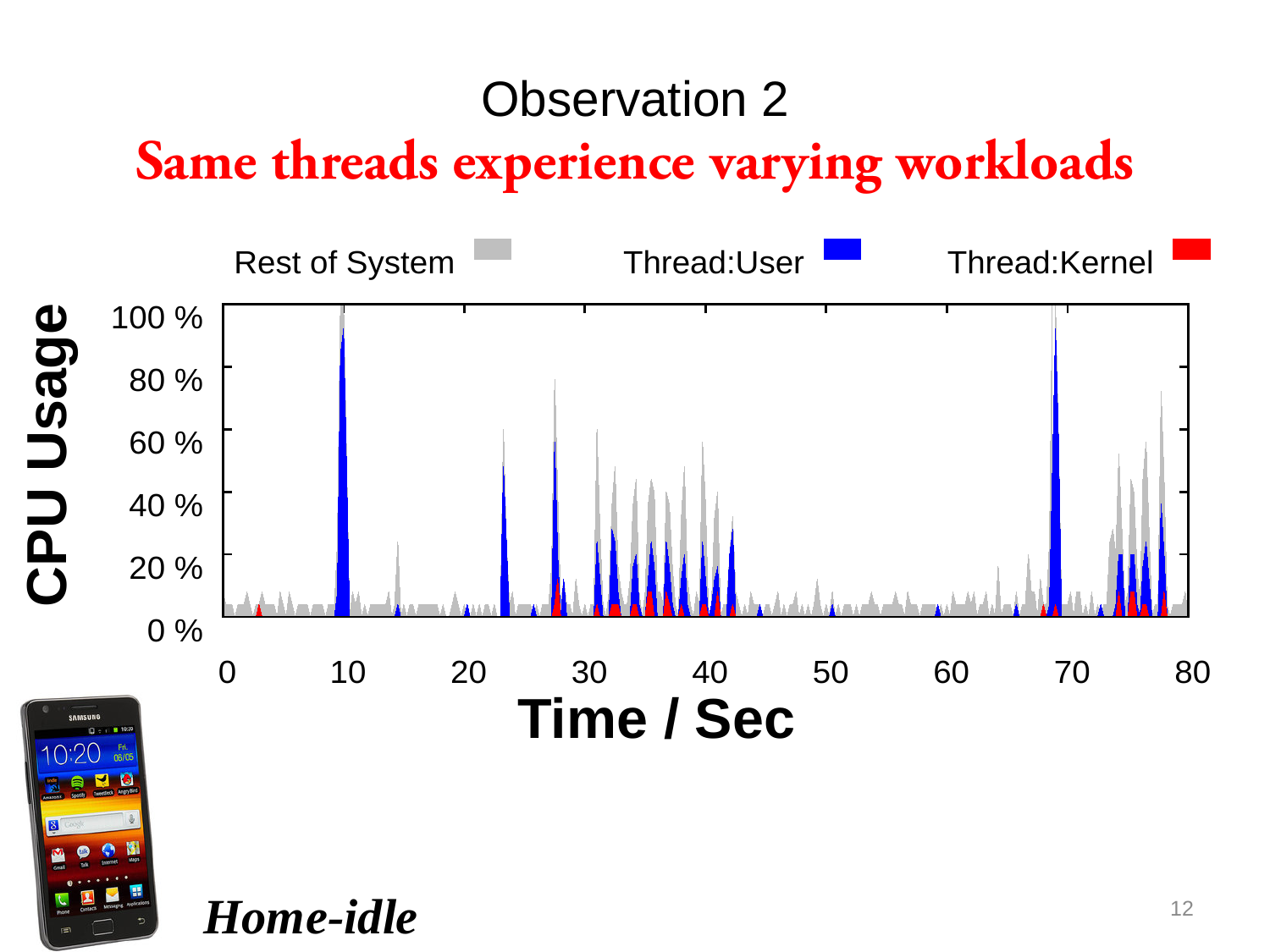### Use of OS Services





*Home-idle* **VS (light)** *Browser* **(heavy)**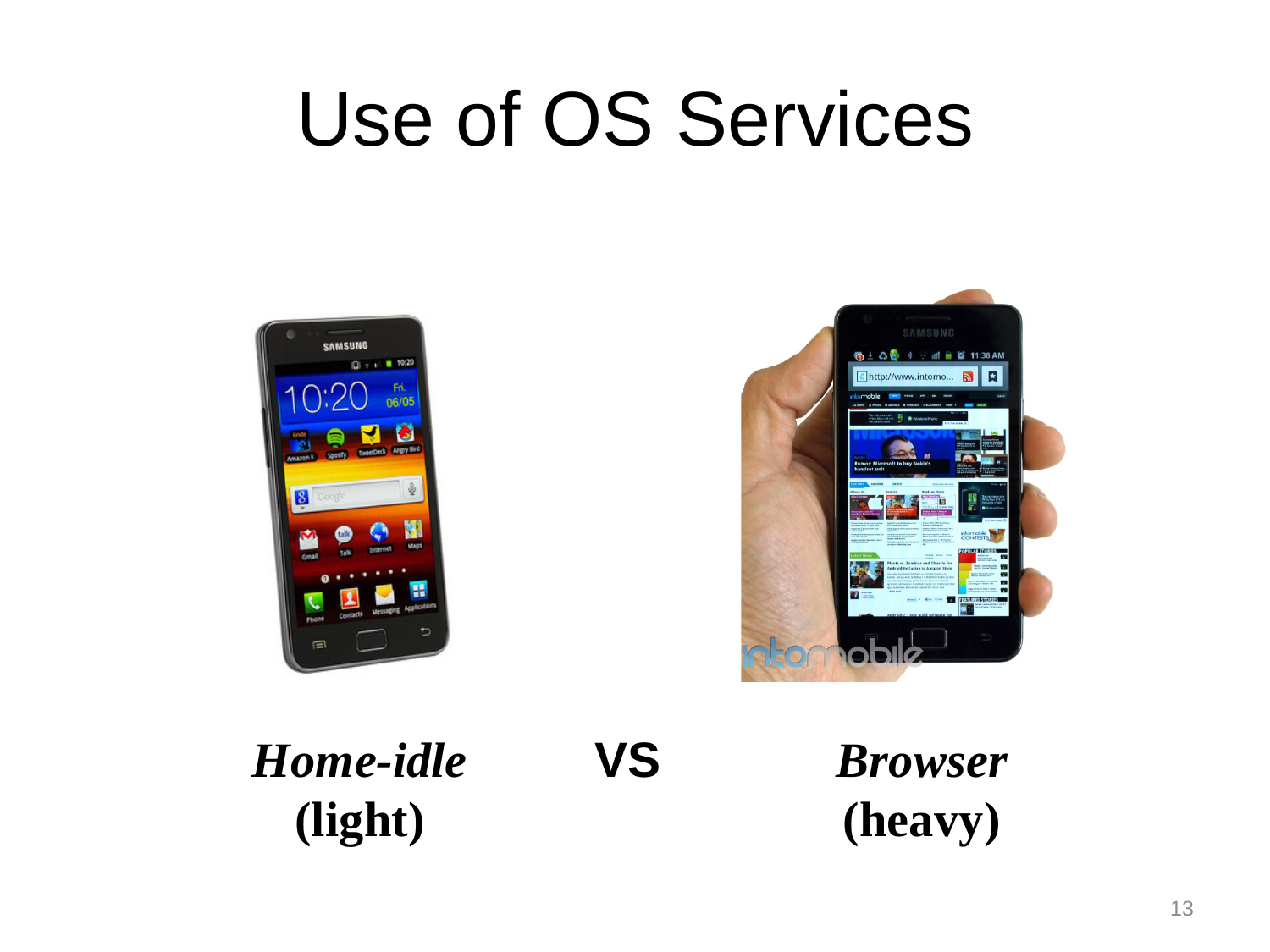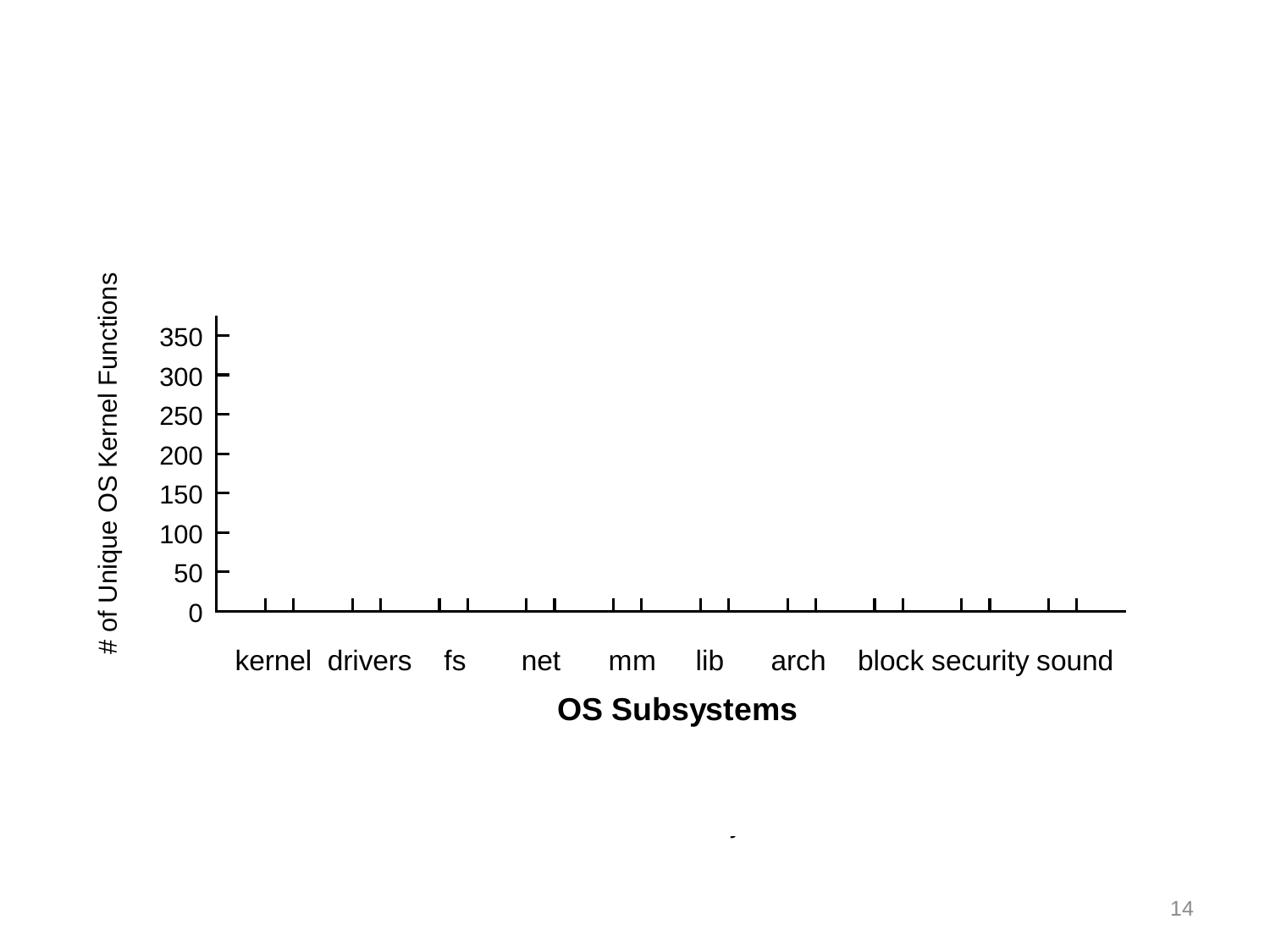#### *Browser* : Heavy *Home-idle*: Light

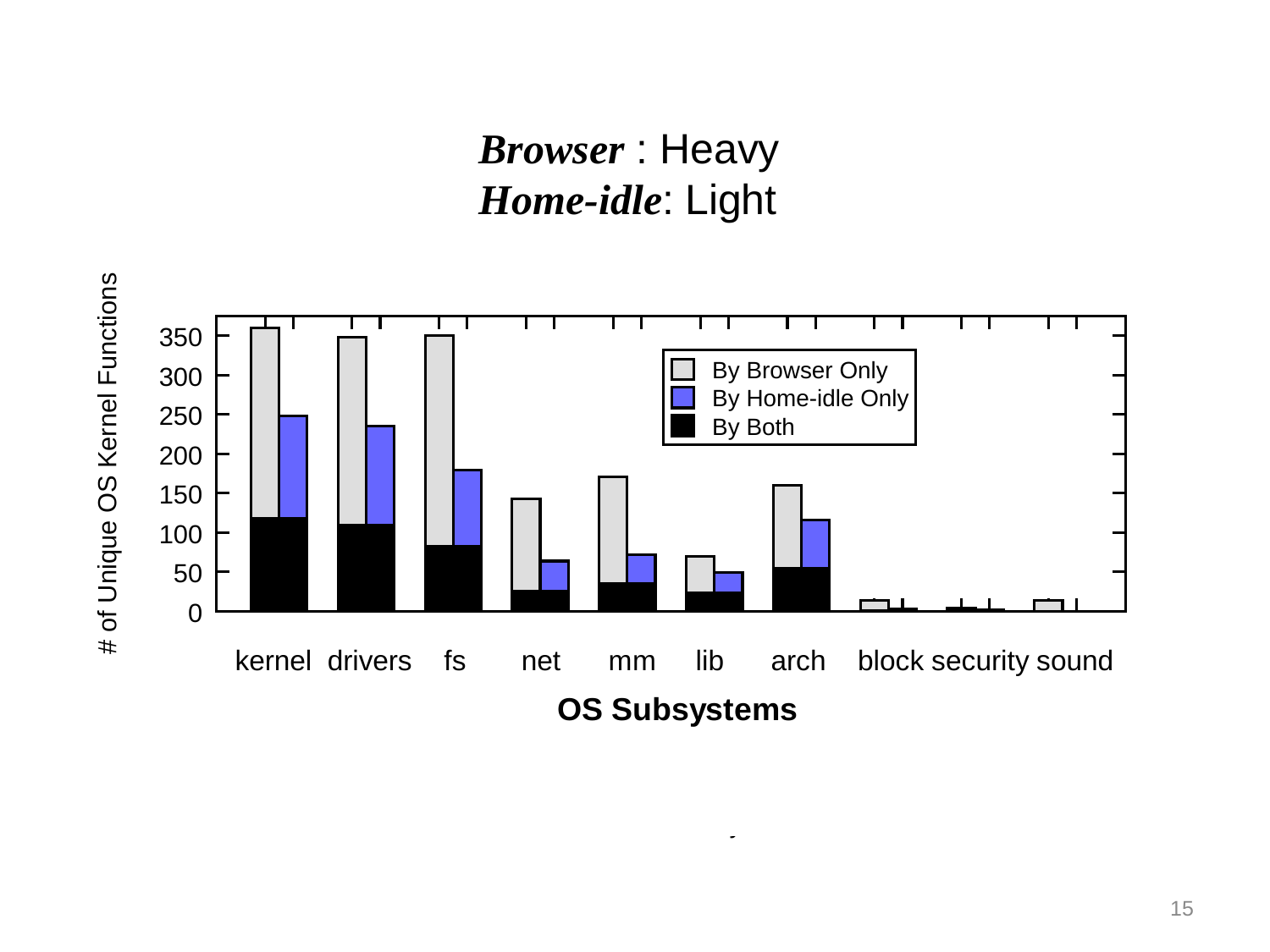#### Observation 3 **Same OS functions experience varying workloads**

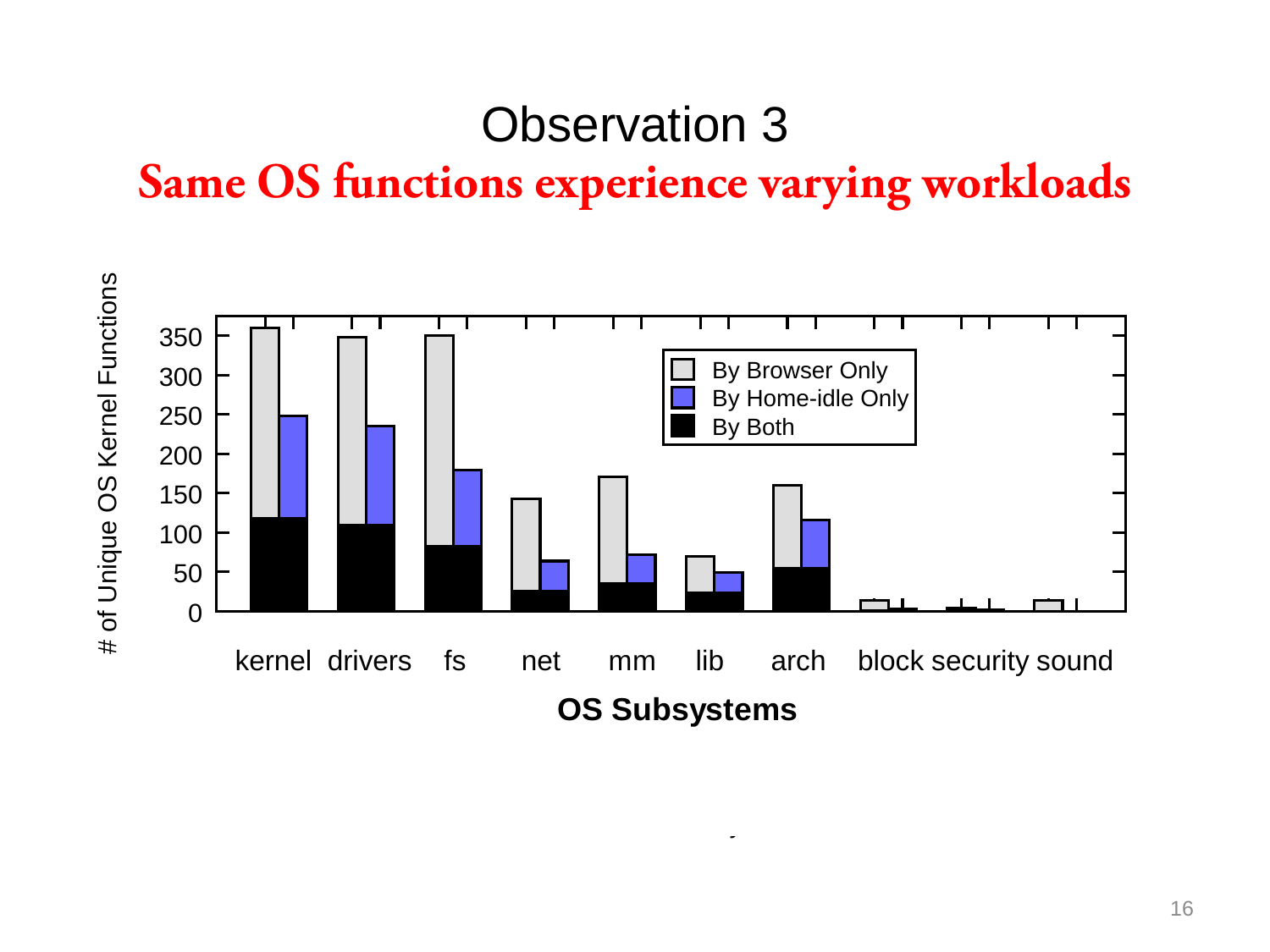#### Observation 4 **Workloads invoke diverse OS functions**

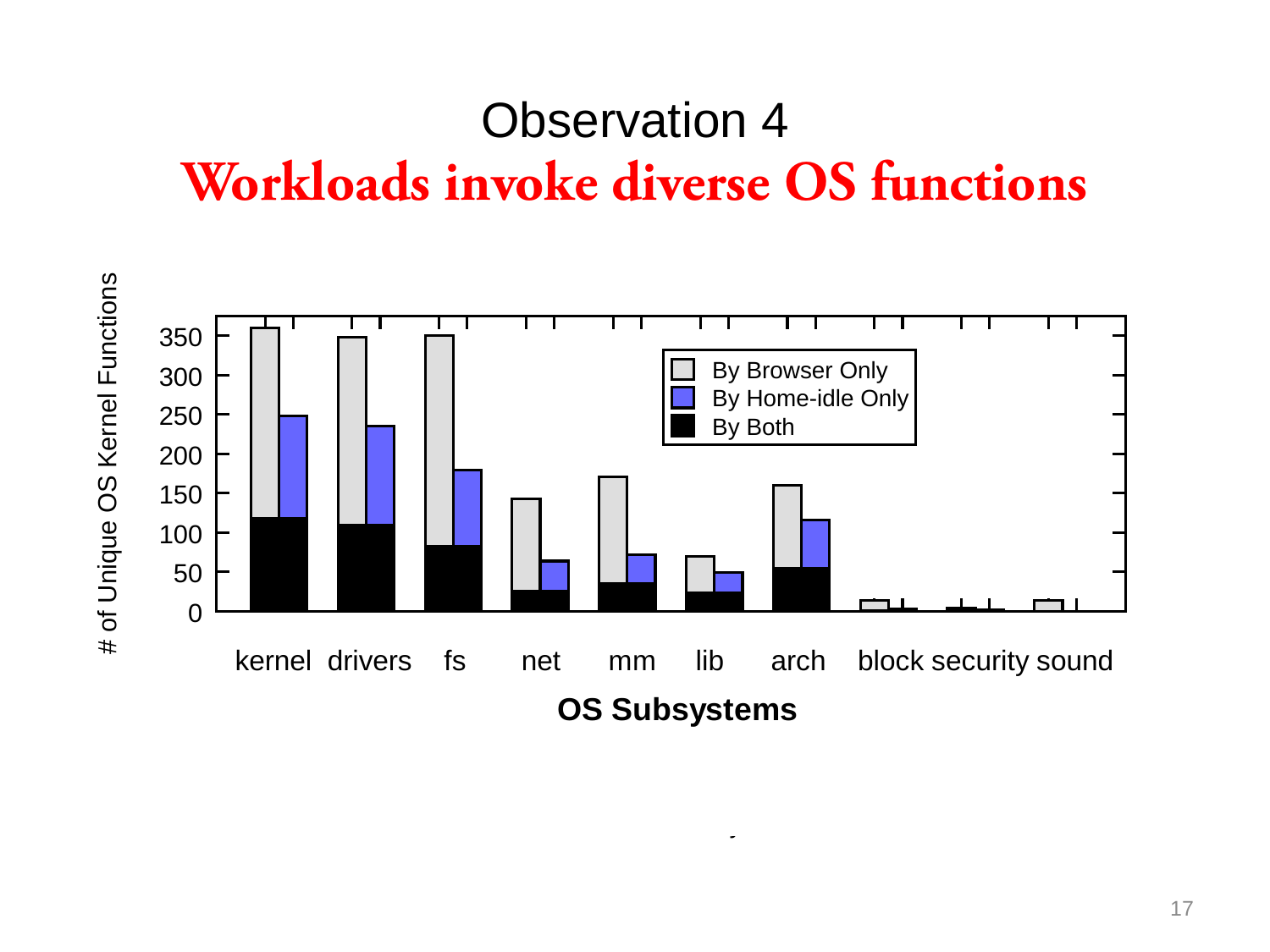# Implications: for user threads

– **Ob1: Workloads are time-varying** 

– **Ob2: Same threads experience varying workloads**

 $\triangleright$  Enable dynamic use of different processors  $\triangleright$  Retain existing program structure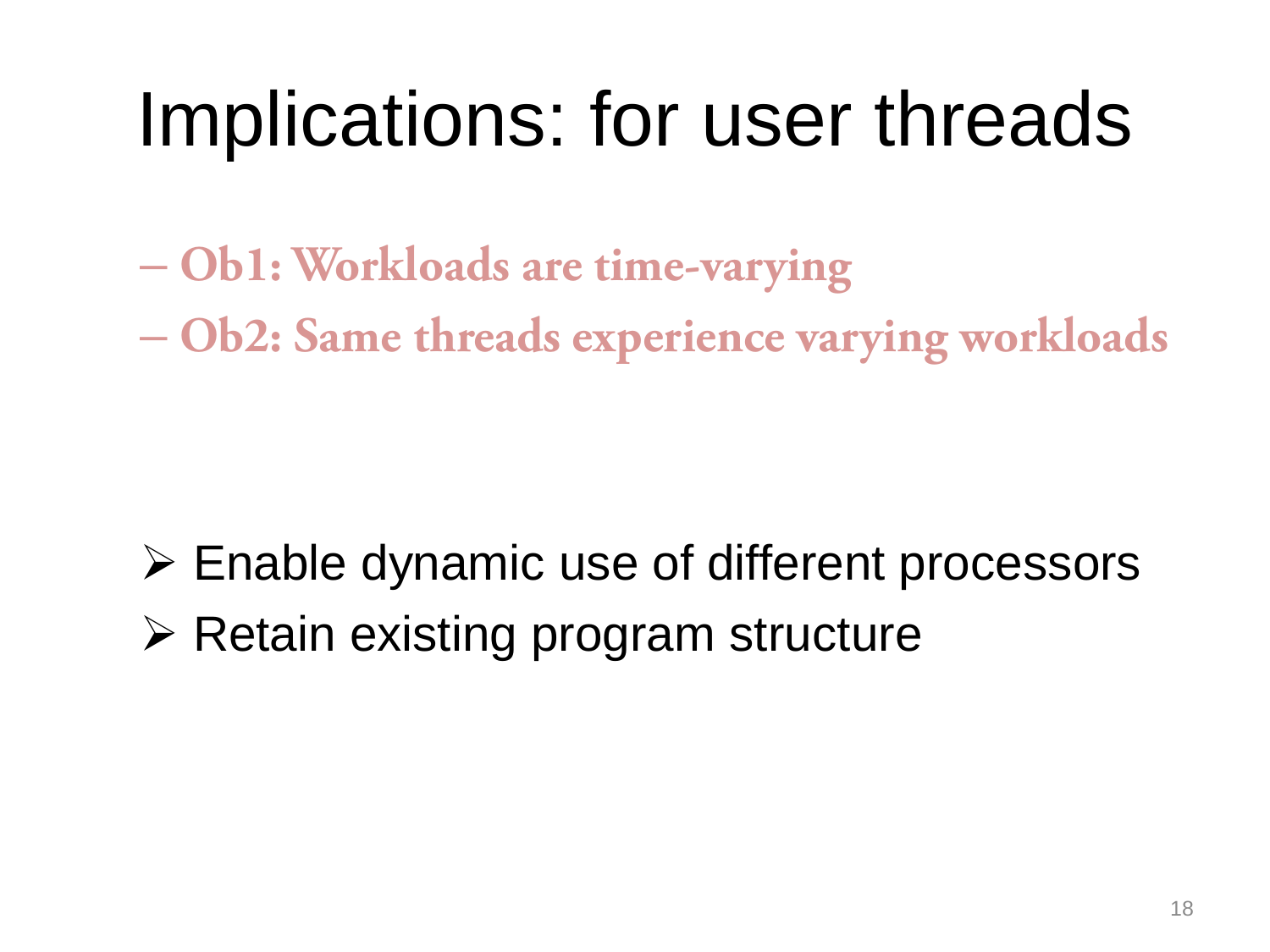#### Example: UI thread of Home

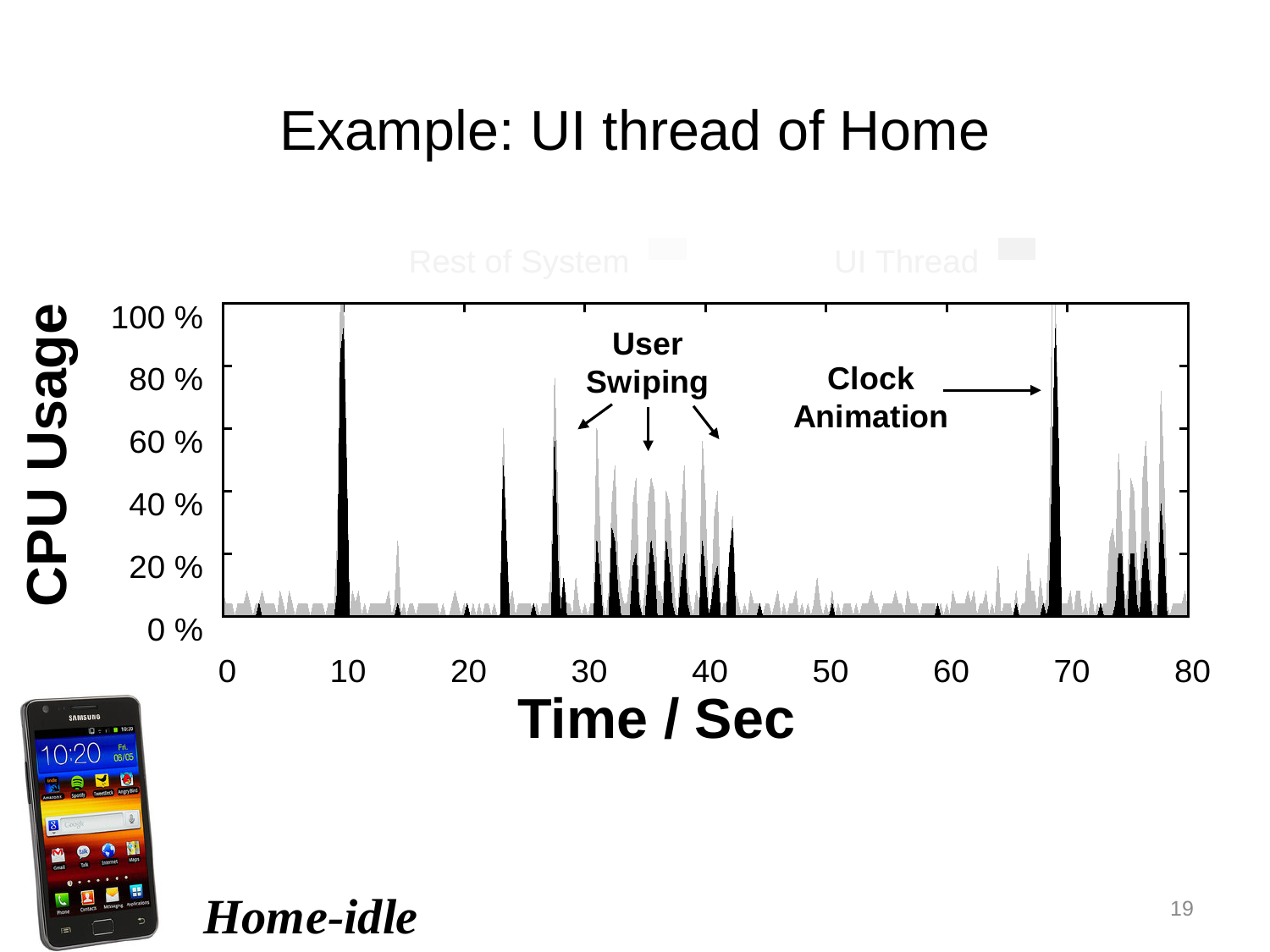#### Example: UI thread of Home

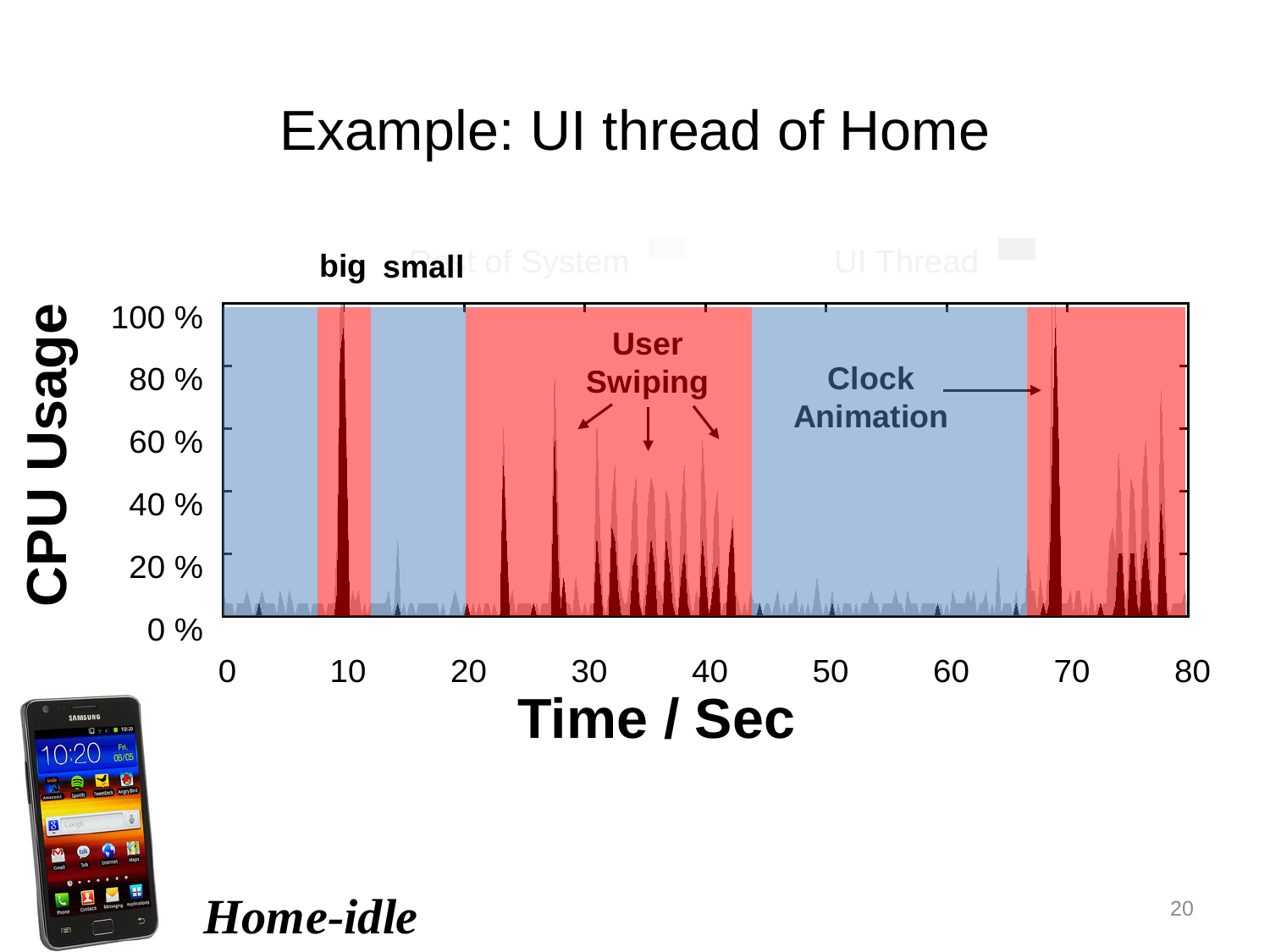# Implications: for OS functions

– **Ob3: Same OS functions experience varying workloads** – **Ob4: Workloads invoke diverse OS functions**

 Execute same OS services on multiple processors  $\triangleright$  Preserve a single system image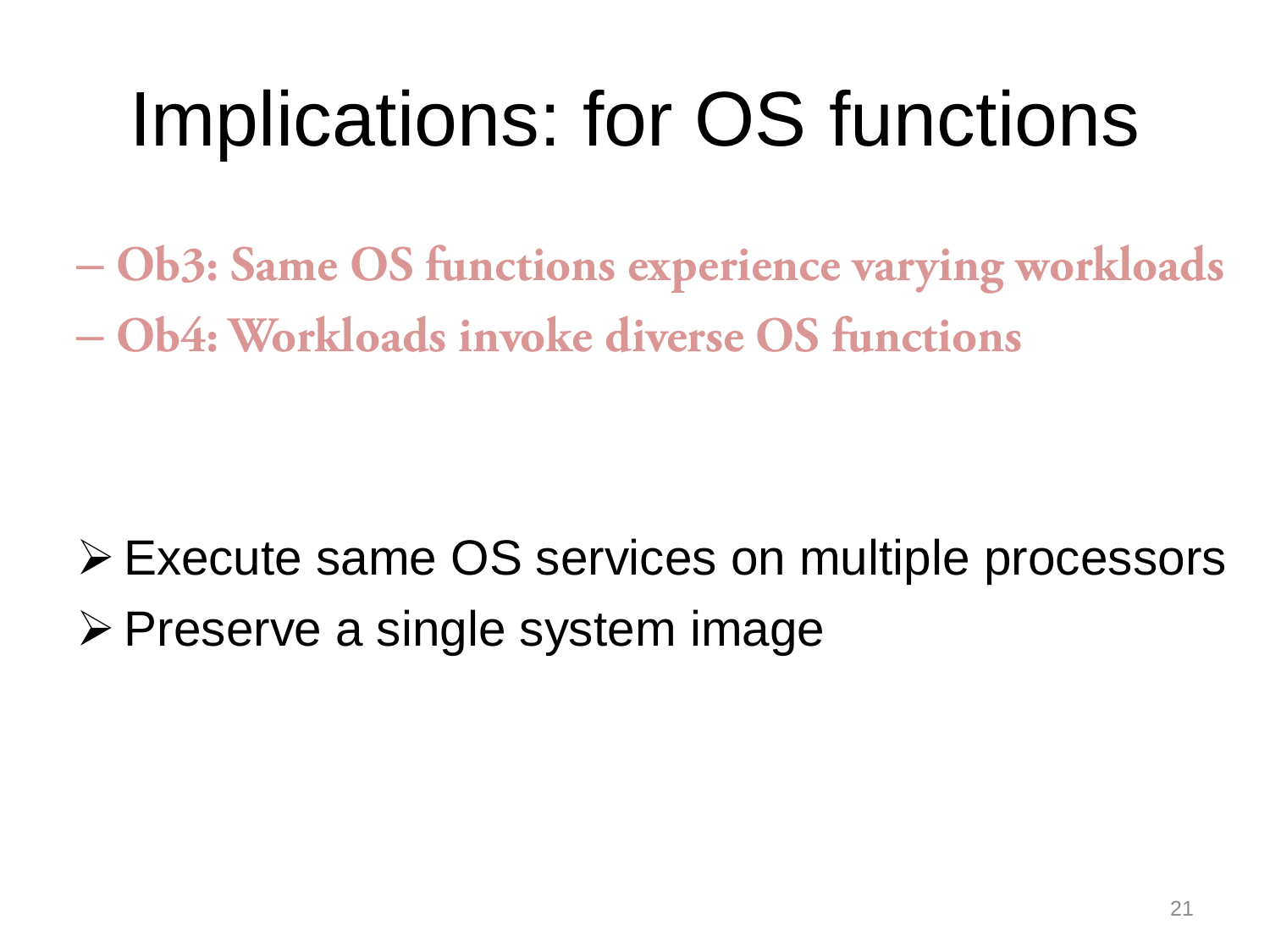### Example: Instant Messenger

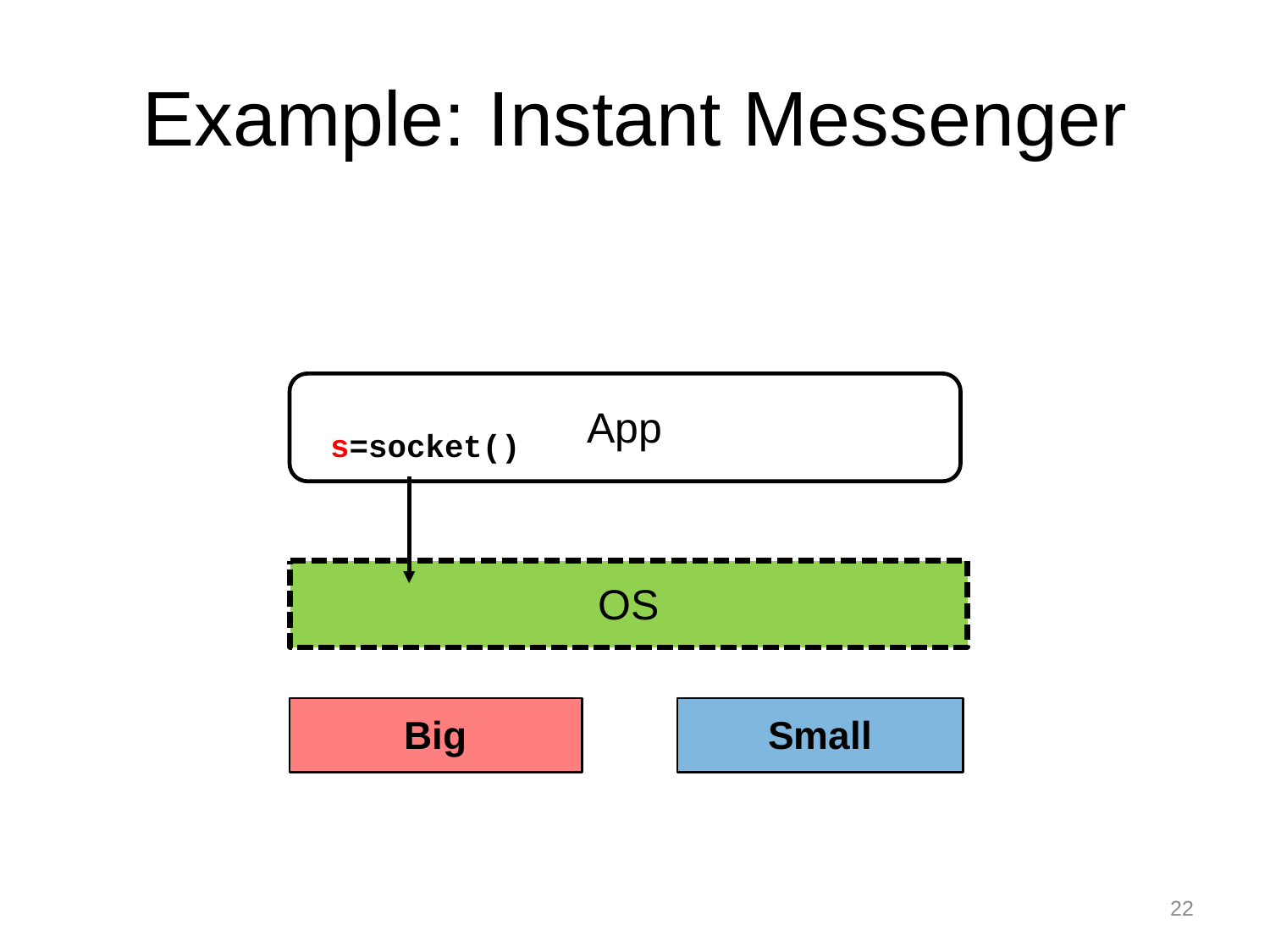### Example: Instant Messenger

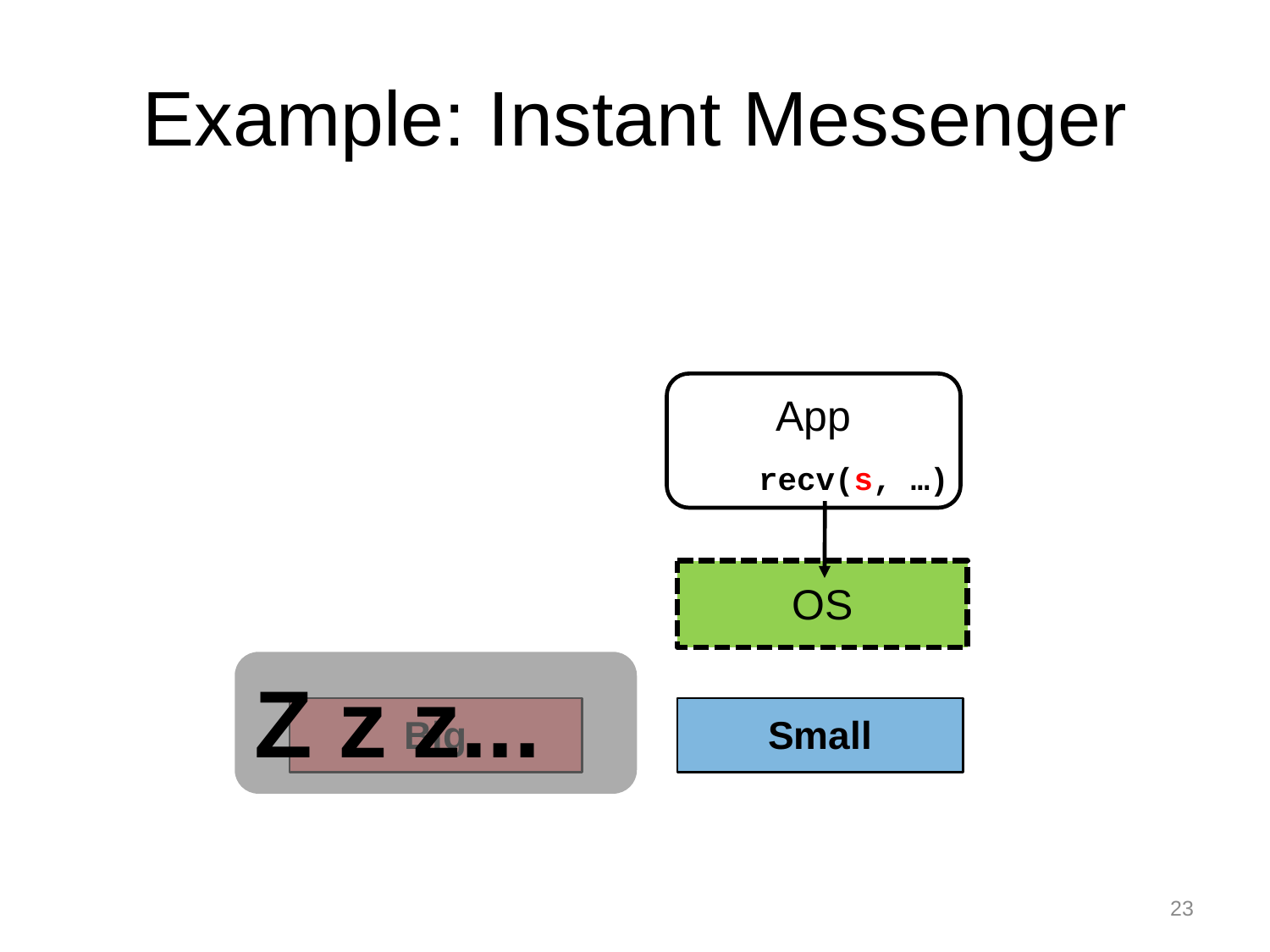## Our solution: Kage runtime lib + OS

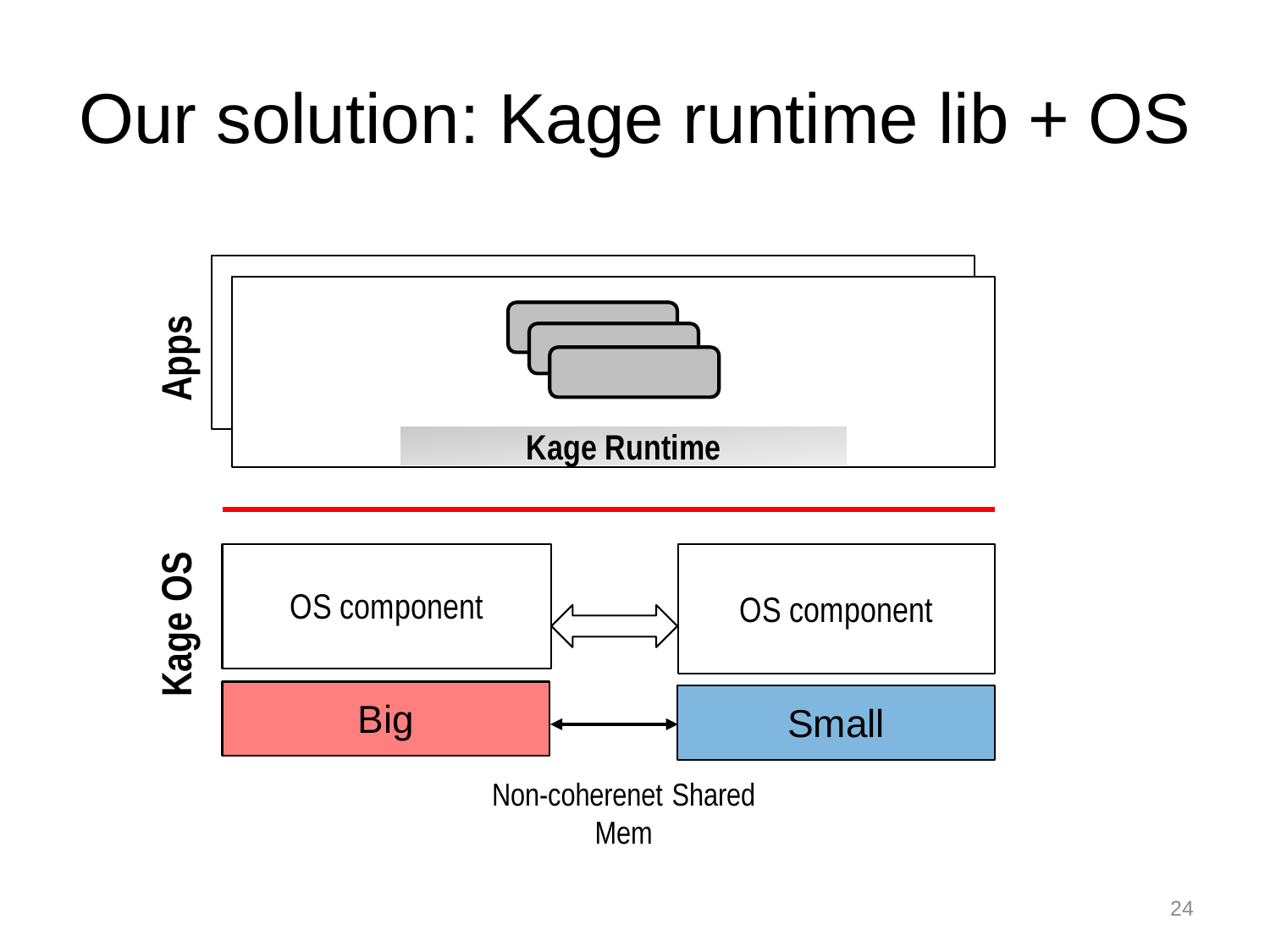# Kage: runtime lib

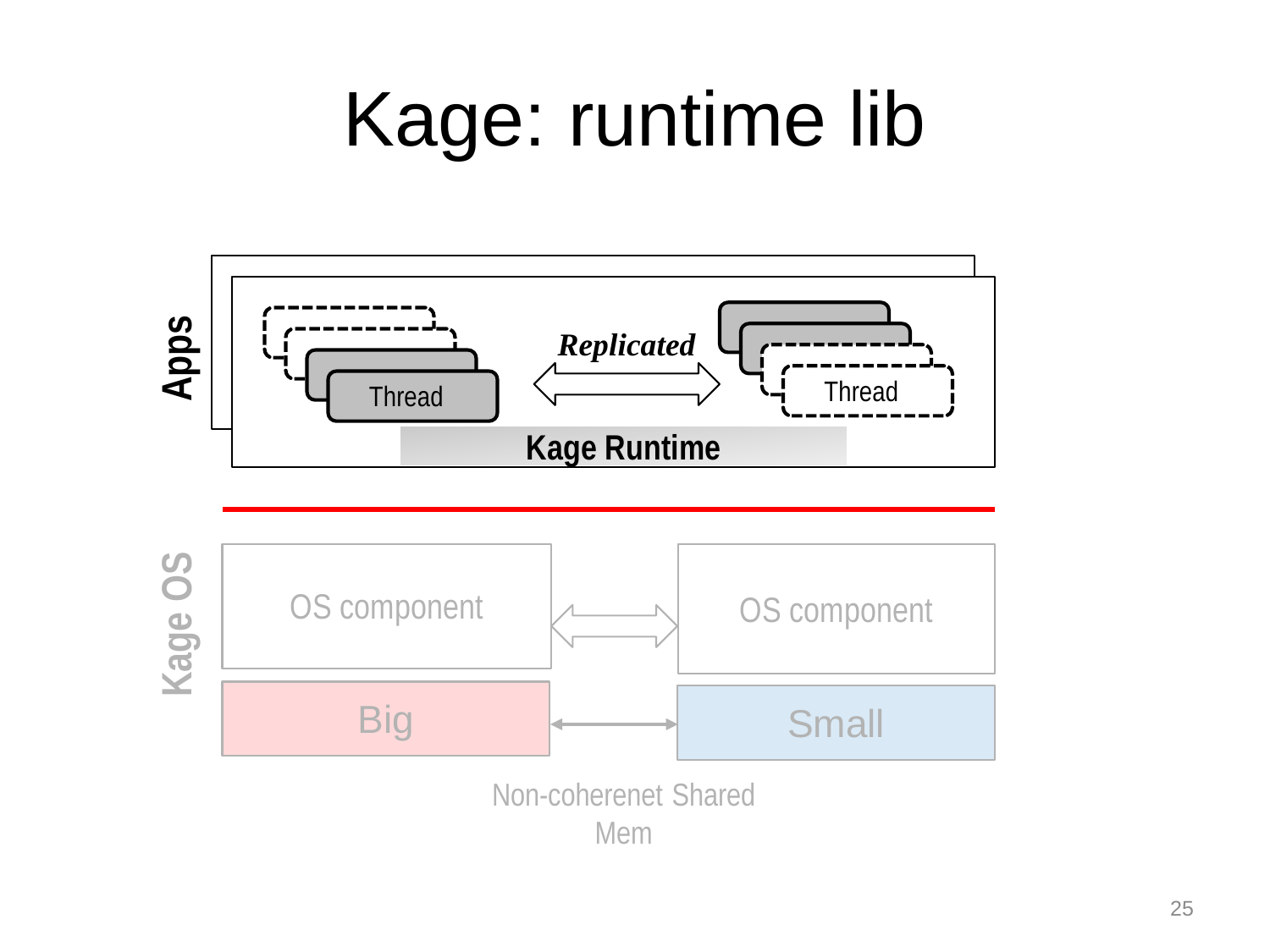# Kage: runtime lib

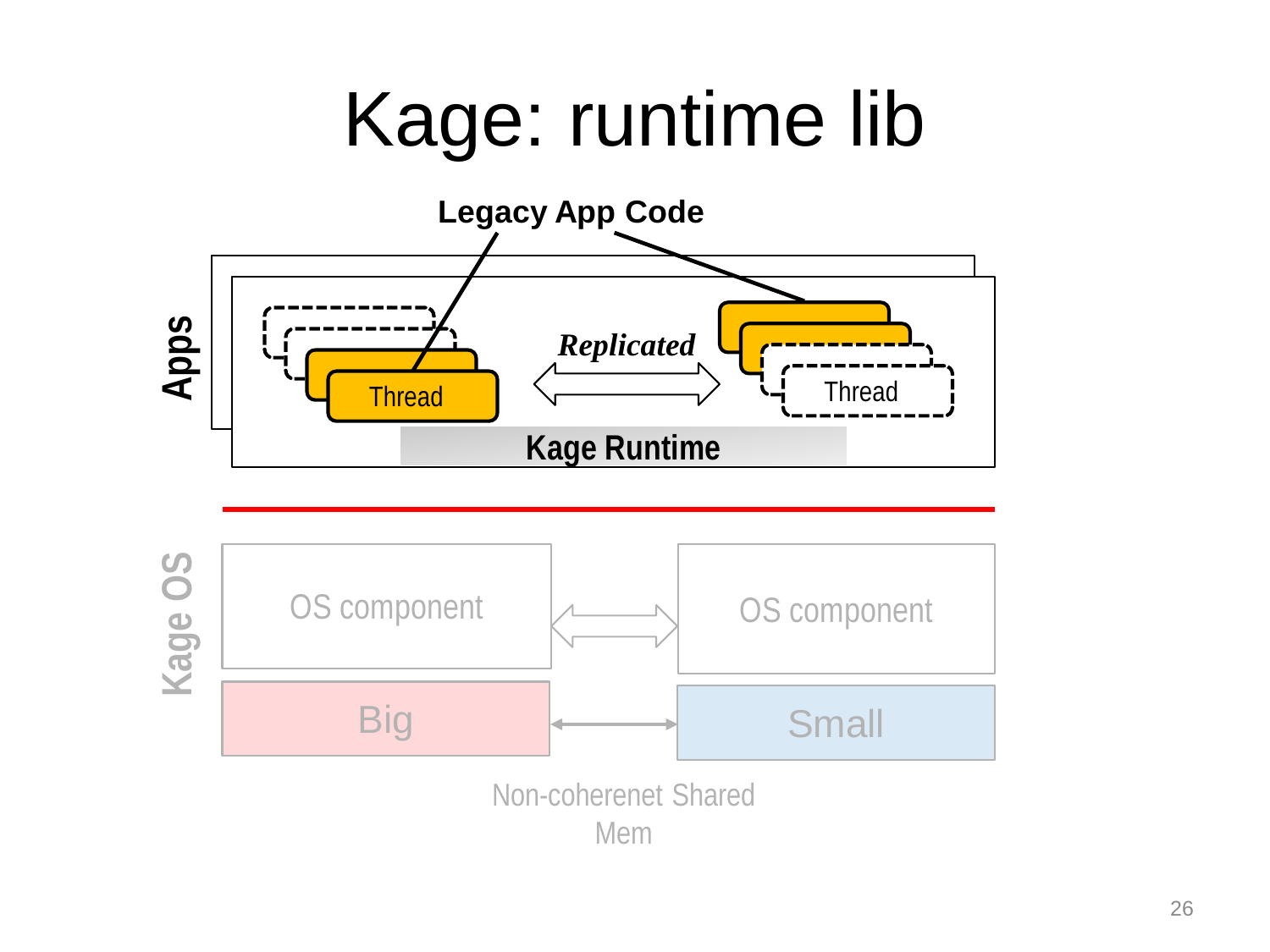# Kage: OS structure



Non-coherenet Shared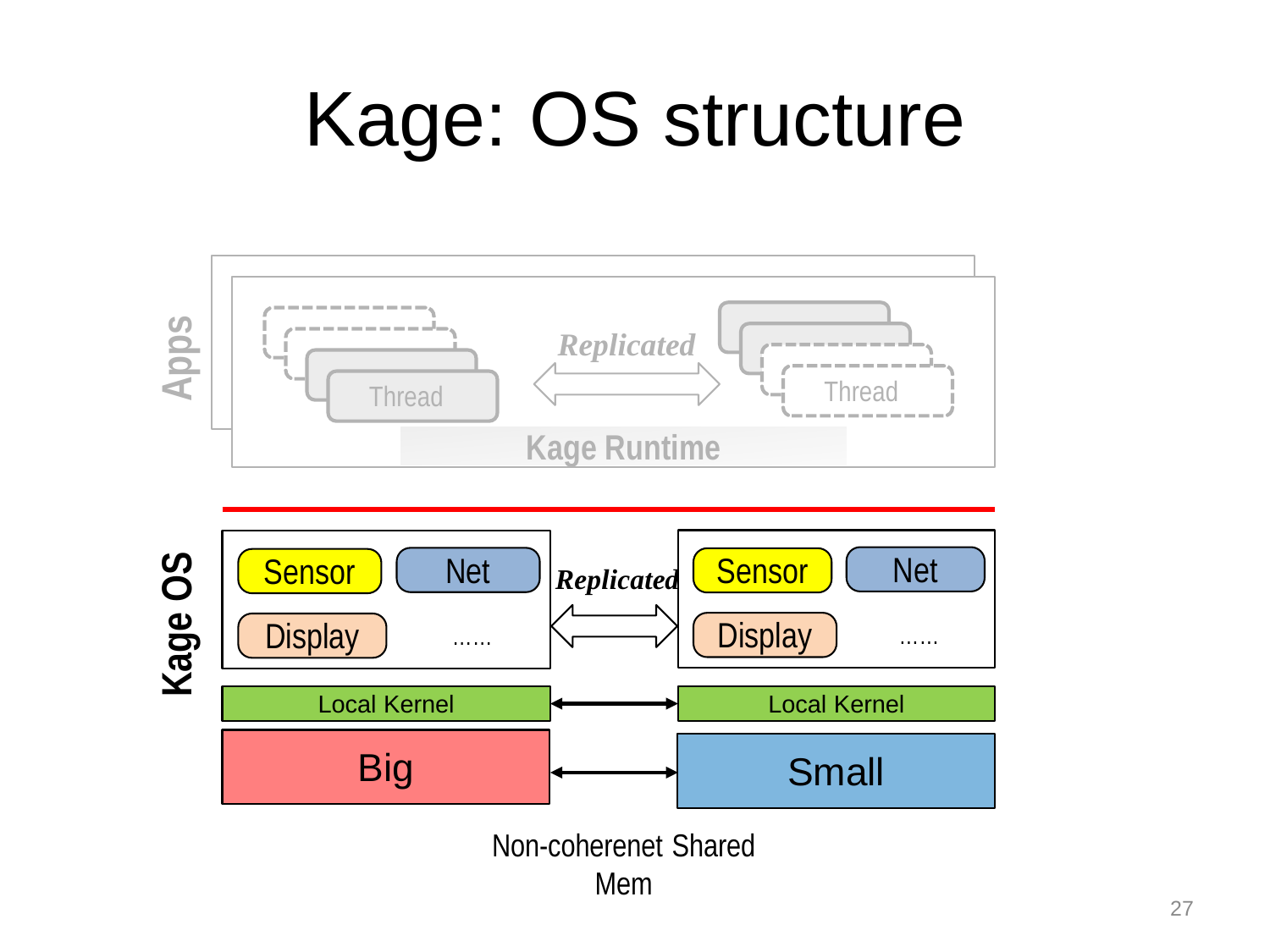# Kage: OS structure



Non-coherenet Shared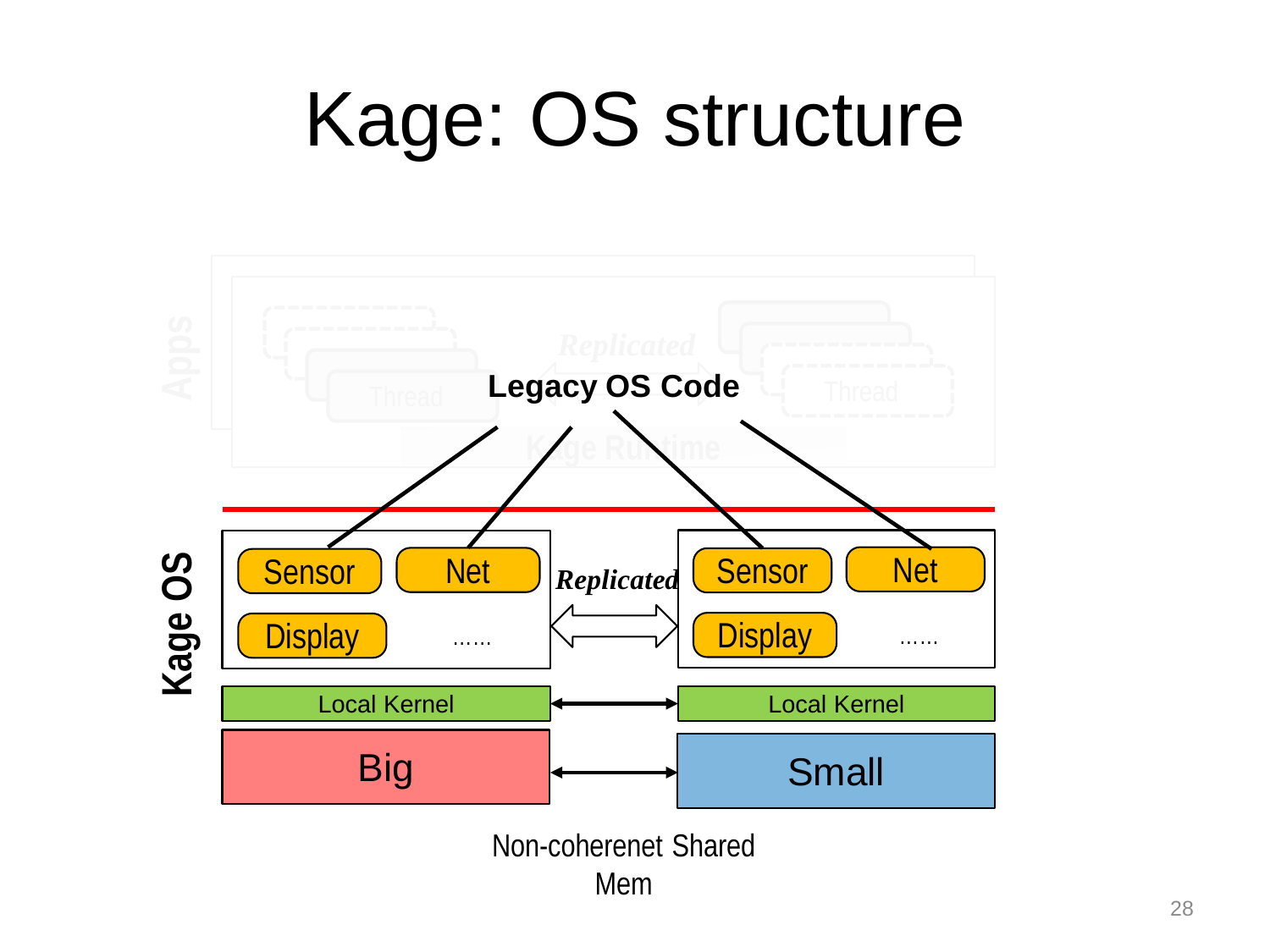# Open questions and plans

- State consistency
- Limiting inter-processor concurrency
- Implementation: TI OMAP4 (two types of processors)
- Two local kernels with separate memory allocators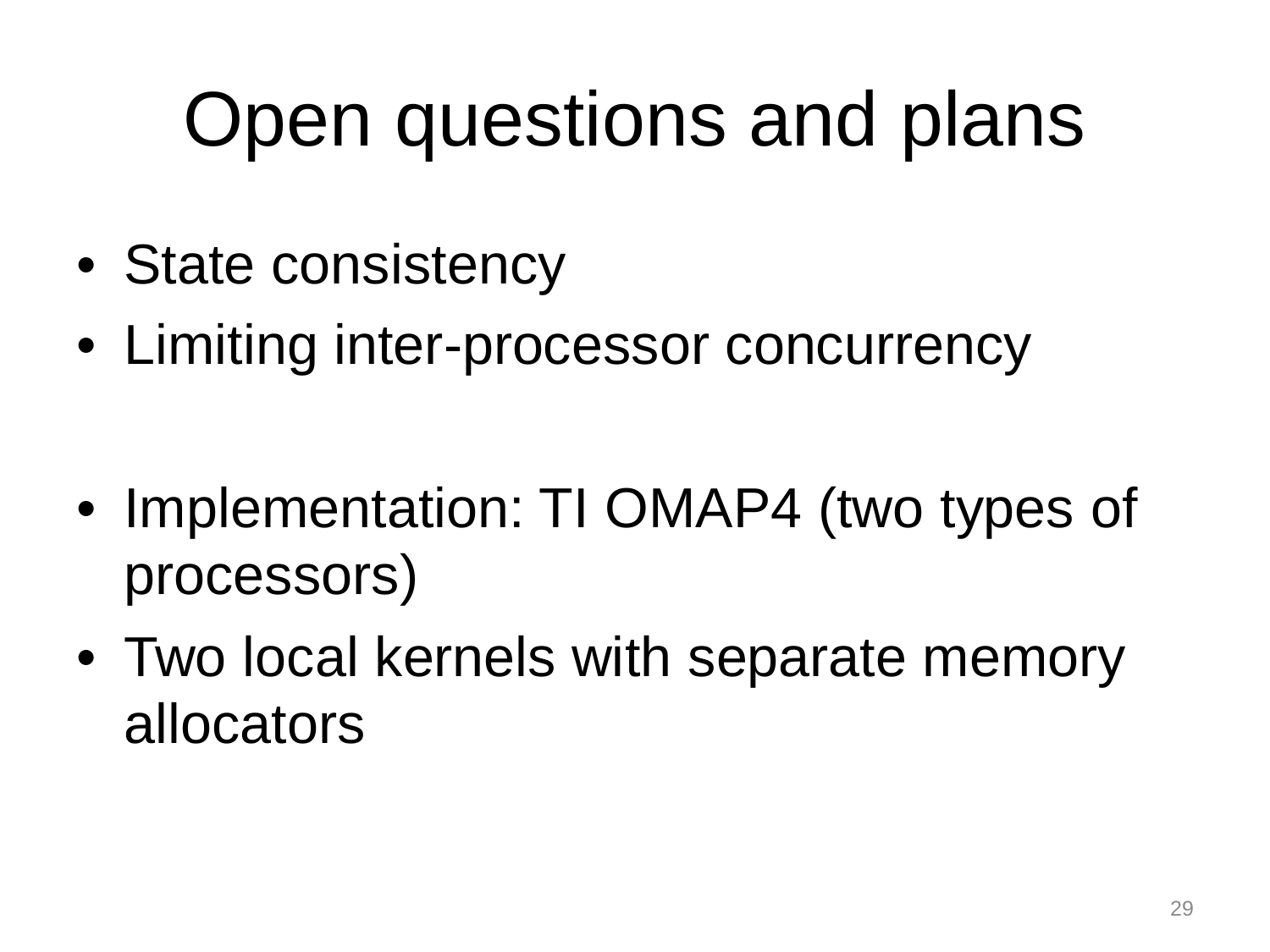# Related Work

#### Heterogeneity with HW cache-coherence – big.LITTLE

# OS with partitioned functions

– Helios, Barrelfish (for scalability)

#### OS with replicated functions – V, fos